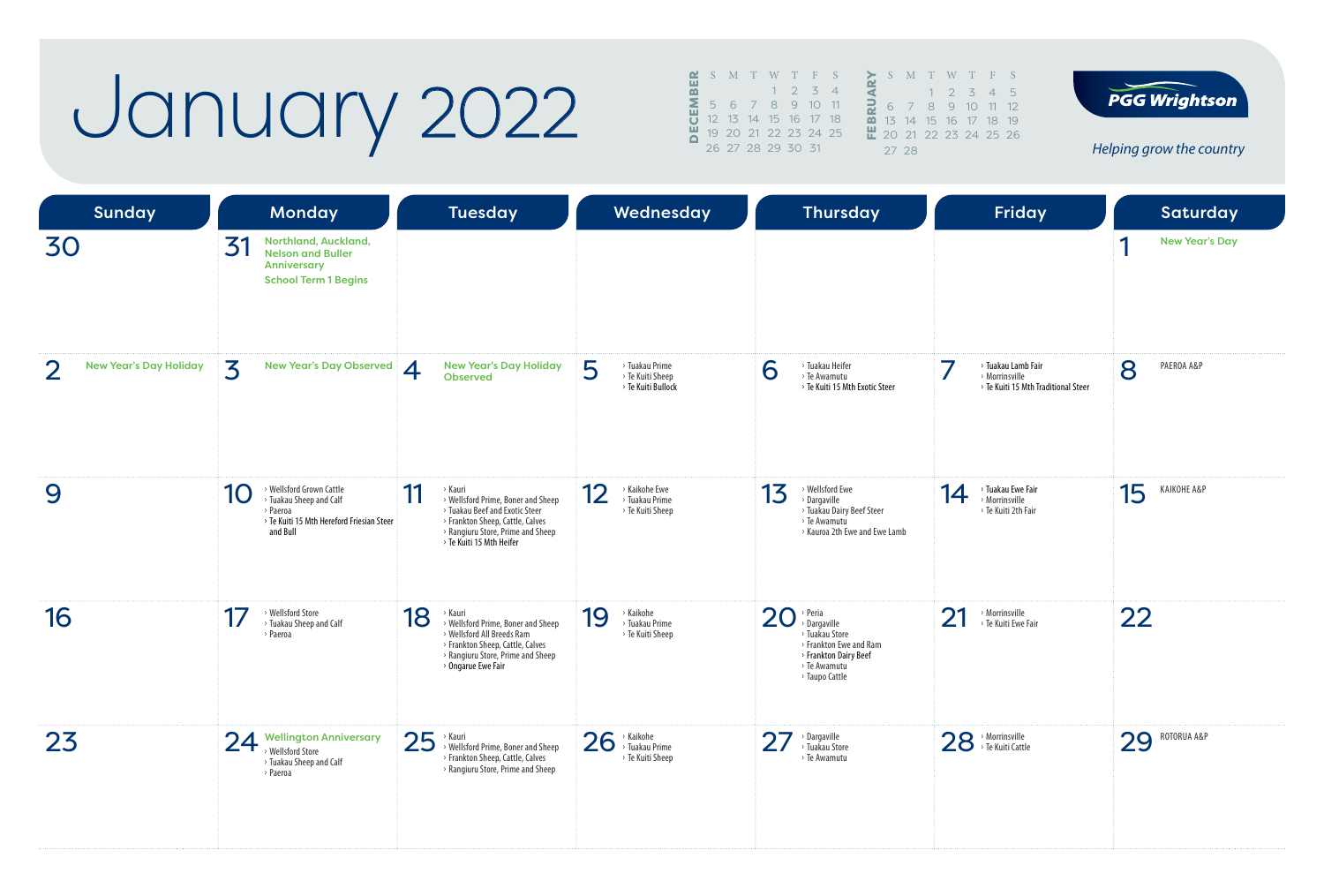## February 2022

|   |               | S M T W T F S        |  |           |  | S      |    |
|---|---------------|----------------------|--|-----------|--|--------|----|
|   | 30 31         |                      |  |           |  |        |    |
|   | $\supset$ 2 3 |                      |  | 4 5 6 7 8 |  |        |    |
|   |               | 9 10 11 12 13 14 15  |  |           |  | $13 -$ | 14 |
| っ |               | 16 17 18 19 20 21 22 |  |           |  | 20.21  |    |
|   |               | 23 24 25 26 27 28 29 |  |           |  | 27 28  |    |





| Sunday                                   | Monday                                                                                                 | <b>Tuesday</b>                                                                                                                                                                  | Wednesday                                                                                                                        | <b>Thursday</b>                                                                                                           | Friday                                                                                                                                | <b>Saturday</b>                                                                |
|------------------------------------------|--------------------------------------------------------------------------------------------------------|---------------------------------------------------------------------------------------------------------------------------------------------------------------------------------|----------------------------------------------------------------------------------------------------------------------------------|---------------------------------------------------------------------------------------------------------------------------|---------------------------------------------------------------------------------------------------------------------------------------|--------------------------------------------------------------------------------|
|                                          |                                                                                                        | и<br>> Kauri<br>> Wellsford Prime, Boner and Sheep<br>> Tuakau Sheep and Calf<br>> Frankton Sheep, Cattle, Calves<br>> Rangiuru Store, Prime and Sheep                          | $\overline{2}$<br>> Kaikohe<br>> Tuakau Prime<br>> Morrinsville MT Cow<br>> Te Kuiti Sheep                                       | 3<br>$\rightarrow$ Broadwood<br>> Dargaville<br>> Tuakau Store<br>> Te Awamutu                                            | > Morrinsville<br>4<br>> Te Kuiti Cattle                                                                                              | NORTH KAIPARA A&P<br>5                                                         |
| <b>Waitangi Day</b><br>6<br>KATIKATI A&P | 7<br><b>Waitangi Day Observed</b>                                                                      | $\mathbf{8}$<br>> Kauri<br>> Wellsford Prime, Boner and Sheep<br><sup>&gt;</sup> Tuakau Sheep and Calf<br>> Frankton Sheep, Cattle, Calves<br>> Rangiuru Store, Prime and Sheep | 9<br>> Kaikohe<br>> Wellsford Dairy Beef Weaner Steer<br>and Bull<br>> Tuakau Prime<br>> Morrinsville MT Cow<br>> Te Kuiti Sheep | > Peria Dairy Beef Weaner<br>10<br>> Dargaville<br>> Wellsford Dairy Beef Weaner Heifer<br>> Tuakau Store<br>> Te Awamutu | 11<br>> Morrinsville<br>> Te Kuiti Cattle and Sup Ewe & All<br><b>Breeds Ram</b>                                                      | NORTHERN WAIROA A&P<br>12<br>TE PUKE A&P                                       |
| 13                                       | > Wellsford Store<br>14<br>> Tuakau Sheep and Calf<br>> Paeroa                                         | 15<br>› Kauri<br>> Wellsford Prime, Boner and Sheep<br>> Frankton Sheep, Cattle, Calves<br>> Rangiuru Store, Prime and Sheep                                                    | > Kaikohe Dairy Beef Weaner<br>16<br>> Tuakau Prime<br>> Morrinsville MT Cow<br>> Te Kuiti Sheep                                 | > Houhora Weaner and Grown Cattle<br>17<br>> Dargaville<br>> Tuakau Store<br>> Te Awamutu<br>> Taupo Cattle               | 18<br>$\rightarrow$ Morrinsville<br>> Te Kuiti Cattle                                                                                 | NORTH HOKIANGA A&P<br>19<br><b>FRANKLIN A&amp;P</b><br><b>TAURANGA A&amp;P</b> |
| 20 FRANKLIN A&P                          | > Wellsford Grown Steer, Heifer and<br>21<br><b>Bull Cattle</b><br>> Tuakau Sheep and Calf<br>> Paeroa | 22<br>Kauri<br>> Wellsford Prime, Boner and Sheep<br>> Frankton Sheep, Cattle, Calves<br>> Rangiuru Store, Prime and Sheep                                                      | 23<br>$\times$ Kaikohe<br>> Tuakau Prime<br>> Morrinsville MT Cow<br>> Te Kuiti Sheep                                            | > Dargaville Weaner Steer, Bull and<br>24<br>Heifer<br>> Tuakau Store<br>> Kauroa Weaner<br>> Te Awamutu                  | 25<br>KAITAIA AND DISTRICTS A&P<br>> Paeroa Beef Weaner<br>> Morrinsville<br>> Waipuna Valley 15 Mth Beef Heifer<br>> Te Kuiti Cattle | 26<br>HELENSVILLE A&P                                                          |
| 27                                       | 28 > Wellsford Store<br>Tuakau Sheep and Calf<br>> Paeroa                                              |                                                                                                                                                                                 |                                                                                                                                  |                                                                                                                           |                                                                                                                                       |                                                                                |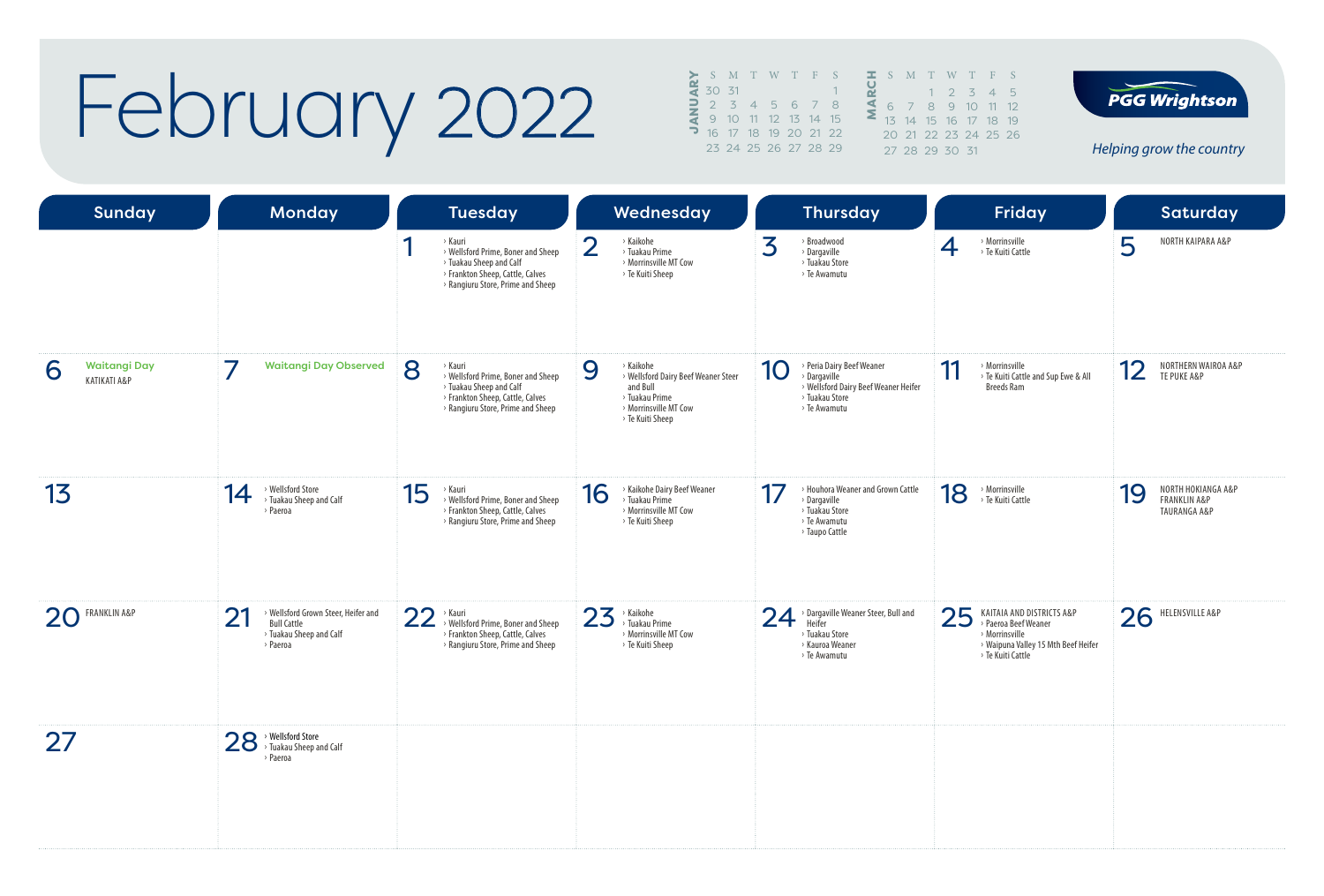## March 2022

|   |                               |  | S M T W T F S        |    | <sup>C</sup>   |
|---|-------------------------------|--|----------------------|----|----------------|
|   |                               |  | $2 \t3 \t4$          | 15 |                |
| е |                               |  | 6 7 8 9 10 11 12     |    | $\overline{z}$ |
|   |                               |  | 13 14 15 16 17 18 19 |    | $1 \cap$       |
|   | <b>뿐</b> 20 21 22 23 24 25 26 |  |                      |    | 17             |
|   | 27 28                         |  |                      |    |                |





| <b>Sunday</b>   | <b>Monday</b>                                                                                                                        | <b>Tuesday</b>                                                                                                                                    | Wednesday                                                                                                                                 | <b>Thursday</b>                                                                                                                                                                                | Friday                                                                                                                                           | Saturday                                                 |
|-----------------|--------------------------------------------------------------------------------------------------------------------------------------|---------------------------------------------------------------------------------------------------------------------------------------------------|-------------------------------------------------------------------------------------------------------------------------------------------|------------------------------------------------------------------------------------------------------------------------------------------------------------------------------------------------|--------------------------------------------------------------------------------------------------------------------------------------------------|----------------------------------------------------------|
|                 |                                                                                                                                      | > Kauri<br>> Wellsford Prime, Boner and Sheep<br>> Frankton Sheep, Cattle, Calves<br>> Rangiuru Store, Prime and Sheep                            | $\overline{2}$<br>> Kaikohe<br>> Tuakau Prime<br>> Colville Weaner<br>> Morrinsville MT Cow<br>> Te Kuiti Sheep<br>> Rangiuru Beef Weaner | 3<br>NORTHERN FIELD DAYS, DARGAVILLE<br>> Dargaville<br>> Tuakau Weaner Heifer<br>> Te Awamutu<br>> Reporoa Autumn Feeder Calf                                                                 | NORTHERN FIELD DAYS, DARGAVILLE<br>$\overline{4}$<br>> Tuakau Weaner Steer and Bull<br>> Morrinsville<br>> Te Kuiti Cattle and Weaner Dairy Beef | 5<br>NORTHERN FIELD DAYS, DARGAVILLE<br>MORRINSVILLE A&P |
| 6               | > Wellsford Weaner Steer<br><sup>&gt;</sup> Tuakau Sheep and Calf<br>> Paeroa<br>> Taupo Dairy Beef Weaner<br>> Frankton Weaner Fair | 8<br>> Kauri Weaner Steer and Bull<br>> Wellsford Prime, Boner and Sheep<br>> Frankton Sheep, Cattle, Calves<br>> Rangiuru Store, Prime and Sheep | > Kaikohe Weaner Steer<br>9<br>> Tuakau Prime<br>> Morrinsville MT Cow<br>> Te Kuiti Sheep                                                | > Peria Beef Weaner Steer, Bull and<br>10<br>Heifer<br>$\rightarrow$ Dargaville<br>> Tuakau Store<br>> Te Awamutu<br>> Reporoa Autumn Feeder Calf<br>> Te Kuiti Run Beef Weaner Steer and Bull | > Broadwood Weaner Steer and Bull<br>11<br>> Morrinsville<br>> Te Kuiti Run Beef Weaner Heifer                                                   | 12<br>KUMEU A&P                                          |
| KUMEU A&P<br>13 | <b>Taranaki Anniversary</b><br>14<br>> Wellsford Weaner Heifer<br>> Tuakau Sheep and Calf<br>> Paeroa                                | 15<br>> Kauri Weaner Heifer<br>> Wellsford Prime, Boner and Sheep<br>> Frankton Sheep, Cattle, Calves<br>> Rangiuru Store, Prime and Sheep        | > Kaikohe Weaner Heifer<br>16<br>> Tuakau Prime<br>> Morrinsville MT Cow<br>> Rangiuru Beef Weaner<br>> Te Kuiti Sheep                    | > Broadwood Weaner Heifer<br>17<br>> Dargaville<br>> Tuakau Store<br>> Te Awamutu<br>> Reporoa Autumn Feeder Calf<br>> Taupo Cattle                                                            | 18<br>> Morrinsville<br>> Te Kuiti Cattle                                                                                                        | 19<br>WARKWORTH A&P                                      |
| 20              | 21<br><b>Otago Anniversary</b><br>> Wellsford Store<br>> Tuakau Sheep and Calf<br>> Paeroa                                           | 22<br>> Kauri<br>> Wellsford Prime, Boner and Sheep<br>> Frankton Sheep, Cattle, Calves<br>> Rangiuru Store, Prime and Sheep                      | 23<br>> Kaikohe Weaner Bull<br>> Tuakau Prime<br>> Morrinsville MT Cow<br>> Te Kuiti Sheep                                                | > Broadwood Grown Cattle Fair<br>24<br>> Dargaville<br>> Tuakau Store<br>> Te Awamutu<br>> Reporoa Autumn Feeder Calf<br>> Taupo Cattle                                                        | 25 > Morrinsville                                                                                                                                | 26                                                       |
| 27              | 28 > Wellsford Store<br>Digitals Sheep and Calf<br>> Paeroa                                                                          | 29<br>> Kauri<br>> Wellsford Prime, Boner, Sheep and Calf<br>> Frankton Sheep, Cattle, Calves<br>> Rangiuru Store, Prime and Sheep                | $30$ > Kaikohe<br>> Tuakau Prime<br>> Morrinsville MT and In Calf<br>> Te Kuiti Sheep                                                     | 31<br>> Dargaville<br>> Tuakau Store<br>> Te Awamutu<br>> Reporoa Autumn Feeder Calf                                                                                                           |                                                                                                                                                  |                                                          |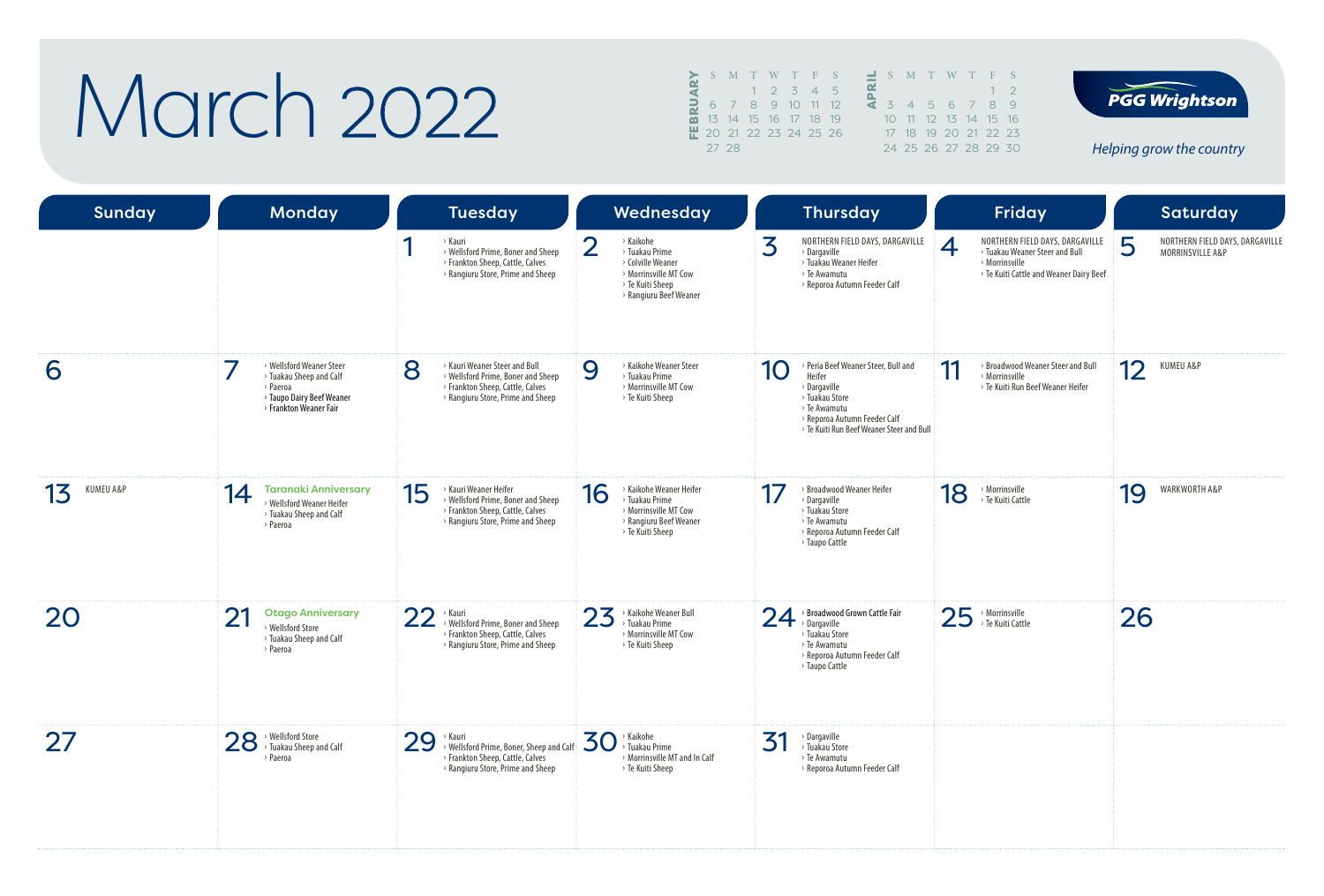# April 2022

|                      |  |                | S M T W T F S        |   |    |
|----------------------|--|----------------|----------------------|---|----|
|                      |  |                | $1 \t2 \t3 \t4$      | 5 |    |
| $\blacktriangleleft$ |  |                | 6 7 8 9 10 11 12     |   |    |
|                      |  |                | 13 14 15 16 17 18 19 |   | 15 |
|                      |  |                | 20 21 22 23 24 25 26 |   | 22 |
|                      |  | 27 28 29 30 31 |                      |   |    |
|                      |  |                |                      |   |    |





| <b>Sunday</b>                    | <b>Monday</b>                                                                                             | <b>Tuesday</b>                                                                                                                                                                                 | Wednesday                                                                                | <b>Thursday</b>                                                                                                                                     | Friday                                                      | <b>Saturday</b>    |
|----------------------------------|-----------------------------------------------------------------------------------------------------------|------------------------------------------------------------------------------------------------------------------------------------------------------------------------------------------------|------------------------------------------------------------------------------------------|-----------------------------------------------------------------------------------------------------------------------------------------------------|-------------------------------------------------------------|--------------------|
|                                  |                                                                                                           |                                                                                                                                                                                                |                                                                                          |                                                                                                                                                     | > Morrinsville<br>> Te Kuiti Cattle                         | $\overline{2}$     |
| <b>Daylight Saving Ends</b><br>3 | > Wellsford Grown Steer and Bull<br>4<br>> Paeroa Sale<br>> Tuakau Sheep and Calf                         | 5<br>› Kauri<br>> Wellsford Store, Prime, Boner, Sheep<br>and Calf<br>> Frankton Sheep, Cattle, Calves<br>> Rangiuru Store, Prime and Sheep                                                    | > Kaikohe<br>6<br>> Tuakau Prime<br>> Morrinsville MT/In Calf<br>> Te Kuiti Sheep        | > Dargaville<br>> Tuakau Store<br>> Te Awamutu<br>> Reporoa Autumn Feeder Calf<br>> Te Kuiti Weaner Steer and Bull                                  | 8<br>$\rightarrow$ Morrinsville<br>> Te Kuiti Weaner Heifer | 9                  |
| 10                               | > Wellsford Sup Weaner Steer and Bull<br>11<br>> Tuakau Sheep and Calf<br>> Paeroa<br>> Taupo Beef Weaner | 12<br>› Kauri<br>> Wellsford Prime, Boner, Sheep and Calf<br>> Wellsford Adult Female and Sup<br><b>Weaner Heifer</b><br>> Frankton Sheep, Cattle, Calves<br>> Rangiuru Store, Prime and Sheep | 13<br>> Kaikohe<br>> Tuakau Prime<br>> Morrinsville MT/In Calf<br>> Te Kuiti Sheep       | <b>School Term 1 Ends</b><br>14<br>AUCKLAND A&P<br>> Dargaville<br>> Tuakau Store<br>> Morrinsville<br>> Te Awamutu<br>> Reporoa Autumn Feeder Calf | 15<br><b>Good Friday</b><br>AUCKLAND A&P                    | AUCKLAND A&P<br>16 |
| AUCKLAND A&P<br>17               | 18<br><b>Easter Monday</b><br>AUCKLAND A&P                                                                | 19<br><b>Southland Anniversary</b><br>> Kauri<br>> Wellsford Prime, Boner, Sheep and Calf<br>> Tuakau Sheep and Calf<br>> Frankton Sheep, Cattle, Calves<br>> Rangiuru Store, Prime and Sheep  | > Kaikohe Sup Weaner<br>20<br>Tuakau Prime<br>> Morrinsville In Calf<br>> Te Kuiti Sheep | 21<br>> Broadwood<br>> Dargaville<br>> Tuakau Store<br>> Te Awamutu<br>> Reporoa Autumn Feeder Calf<br>> Taupo Cattle                               | 22 > Morrinsville                                           | 23                 |
| 24                               | 25 ANZAC Day                                                                                              | 26<br>> Kauri<br>> Wellsford Prime, Boner, Sheep and Calf<br>> Tuakau Sheep and Calf<br>> Frankton Sheep, Cattle, Calves<br>> Rangiuru Store, Prime and Sheep                                  | 27<br>> Kaikohe<br>> Tuakau Prime<br>> Morrinsville In Calf<br>> Te Kuiti Sheep          | $28$ <sup>&gt;</sup> Peria<br>> Tuakau Store<br>> Te Awamutu<br>> Reporoa Autumn Feeder Calf                                                        | 29 > Morrinsville                                           | 30                 |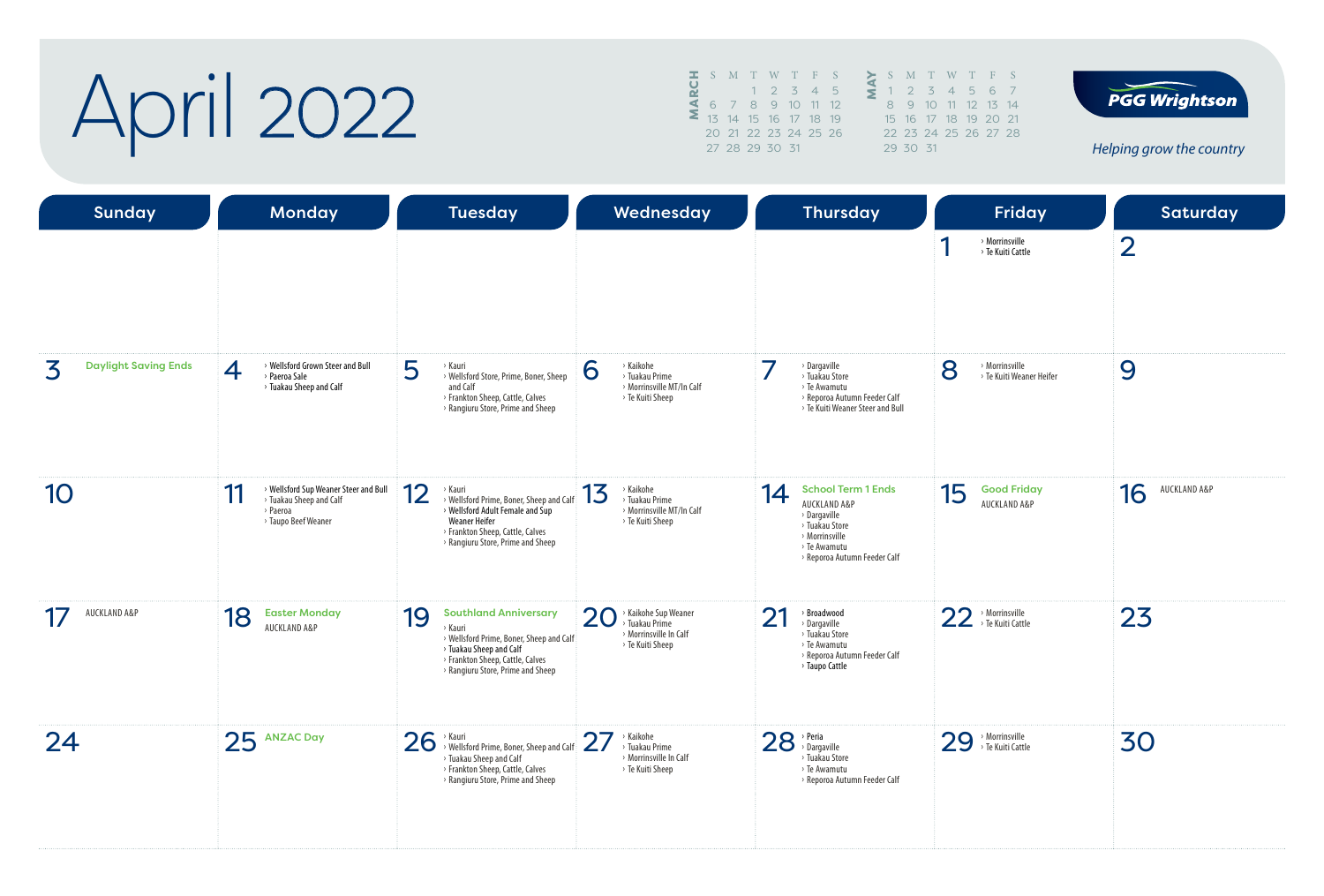# May 2022

| ᆗ |  | S M T W T F S        |  |     | z |               | S M   |  |
|---|--|----------------------|--|-----|---|---------------|-------|--|
| ᅌ |  |                      |  |     | ∍ |               |       |  |
|   |  | 3 4 5 6 7 8          |  | - 9 | ∍ | $5 -$         | 6     |  |
|   |  | 10 11 12 13 14 15 16 |  |     |   | $12 \quad 13$ |       |  |
|   |  | 17 18 19 20 21 22 23 |  |     |   |               | 19.20 |  |
|   |  | 24 25 26 27 28 29 30 |  |     |   | 26 27         |       |  |
|   |  |                      |  |     |   |               |       |  |





| <b>Sunday</b> |                | <b>Monday</b>                                                                                                                                                        |                            | <b>Tuesday</b>                                                                                                                                                                                                                                                                       |     | Wednesday                                                                               |    | <b>Thursday</b>                                                                                                                                          |    | Friday                                                                                                 | <b>Saturday</b>                                                                       |
|---------------|----------------|----------------------------------------------------------------------------------------------------------------------------------------------------------------------|----------------------------|--------------------------------------------------------------------------------------------------------------------------------------------------------------------------------------------------------------------------------------------------------------------------------------|-----|-----------------------------------------------------------------------------------------|----|----------------------------------------------------------------------------------------------------------------------------------------------------------|----|--------------------------------------------------------------------------------------------------------|---------------------------------------------------------------------------------------|
|               | $\overline{2}$ | <b>School Term 2 Begins</b><br>> Wellsford Store<br>> Tuakau Sheep and Calf<br>> Paeroa                                                                              | 3                          | › Kauri<br>> Wellsford Prime, Boner, Sheep and Calf<br>> Frankton Sheep, Cattle, Calves<br>> Rangiuru Store, Prime and Sheep                                                                                                                                                         | 4   | > Kaikohe<br>> Tuakau Prime<br>> Morrinsville In Calf<br>> Te Kuiti Sheep               | 5  | > Dargaville<br>> Wellsford Surplus Dairy Cow and<br>Heifer<br>> Tuakau Store<br>> Te Awamutu<br>> Reporoa Autumn Feeder Calf<br>> Te Kuiti R.W.B Heifer | 6  | > Morrinsville<br>> Te Kuiti R.W.B Cow                                                                 | 7                                                                                     |
| 8             | 9              | > Wellsford Store<br>> Tuakau Sheep and Calf<br>> Paeroa                                                                                                             | 10                         | › Kauri<br>> Wellsford Prime, Boner, Sheep and Calf<br>> Frankton Sheep, Cattle, Calves<br>> Rangiuru Store, Prime and Sheep                                                                                                                                                         | -11 | > Kaikohe<br>> Tuakau Prime<br>> Morrinsville In Calf<br>> Te Kuiti Sheep               | 12 | > Dargaville<br>> Tuakau Store<br>> Te Awamutu<br>> Reporoa Autumn Feeder Calf                                                                           | 13 | > Morrinsville<br>> Te Kuiti Cattle                                                                    | 14                                                                                    |
| 15            | 16             | > Wellsford Store<br>> Tuakau Sheep and Calf<br>> Paeroa<br>> King Country Bull Breeders Open Day                                                                    | 17                         | > Kauri<br>> Wellsford Prime, Boner, Sheep and Calf<br>> Frankton Sheep, Cattle, Calves<br>> Rangiuru Store, Prime and Sheep<br>> Taumarunui Angus Open Day                                                                                                                          | 18  | > Kaikohe<br>> Tuakau Prime<br>> Morrinsville In Calf<br>> Te Kuiti Sheep               | 19 | > Broadwood<br>> Dargaville<br>> Tuakau Store<br>> Te Awamutu<br>> Reporoa Autumn Feeder Calf<br>> Morton Shorthorns Bull, Katikati<br>> Taupo Cattle    | 20 | > Longview Shorthorn Bull, Kerikeri<br>> Morrinsville<br>> Waikite Simmental, Waikite Valley<br>ONLINE | 21                                                                                    |
| 22            | 23             | > Wellsford Store<br><sup>&gt;</sup> Tuakau Sheep and Calf<br>> Paeroa                                                                                               | $24$ <sup>&gt; Whana</sup> | > Whananaki Coast Charloais Bull<br>> Wellsford Prime, Boner, Sheep and Calf<br>> Frankton Sheep, Cattle, Calves<br>> Rangiuru Store, Prime and Sheep                                                                                                                                | 25  | > Kaikohe<br><sup>&gt;</sup> Tuakau Prime<br>> Morrinsville In Calf<br>> Te Kuiti Sheep |    | $26$ <sup>&gt; Peria</sup><br>> Tuakau Store<br>> Te Awamutu                                                                                             |    | $27$ <sup>&gt;</sup> Morrinsville                                                                      | 28                                                                                    |
| 29            |                | > Coleman Farm Charolais, Kaikohe<br>$\mathbf{30}$ $\%$ Coleman Farm Charoidis,<br>> Paeroa<br>> Kia Toa Charolais Bull, Te Kuiti<br>> Potawa Simmental Bull, Piopio | 31                         | › Kauri<br>> Wellsford Prime, Boner, Sheep and Calf<br>> Frankton Sheep, Cattle, Calves<br>> Rangiuru Store, Prime and Sheep<br>> Raupuha Shorthorn Bull, Mahoenui<br>> Tarangower Angus and Rockend<br>Hereford Bull, Mahoenui<br>> Colvend Shorthorn and Angus Bull,<br>Taumarunui |     |                                                                                         |    |                                                                                                                                                          |    |                                                                                                        | ihe Calf & Rural<br>Schame<br>PLEDGE TO THE IHC CALF & RURAL<br>SCHEME - 0800 442 500 |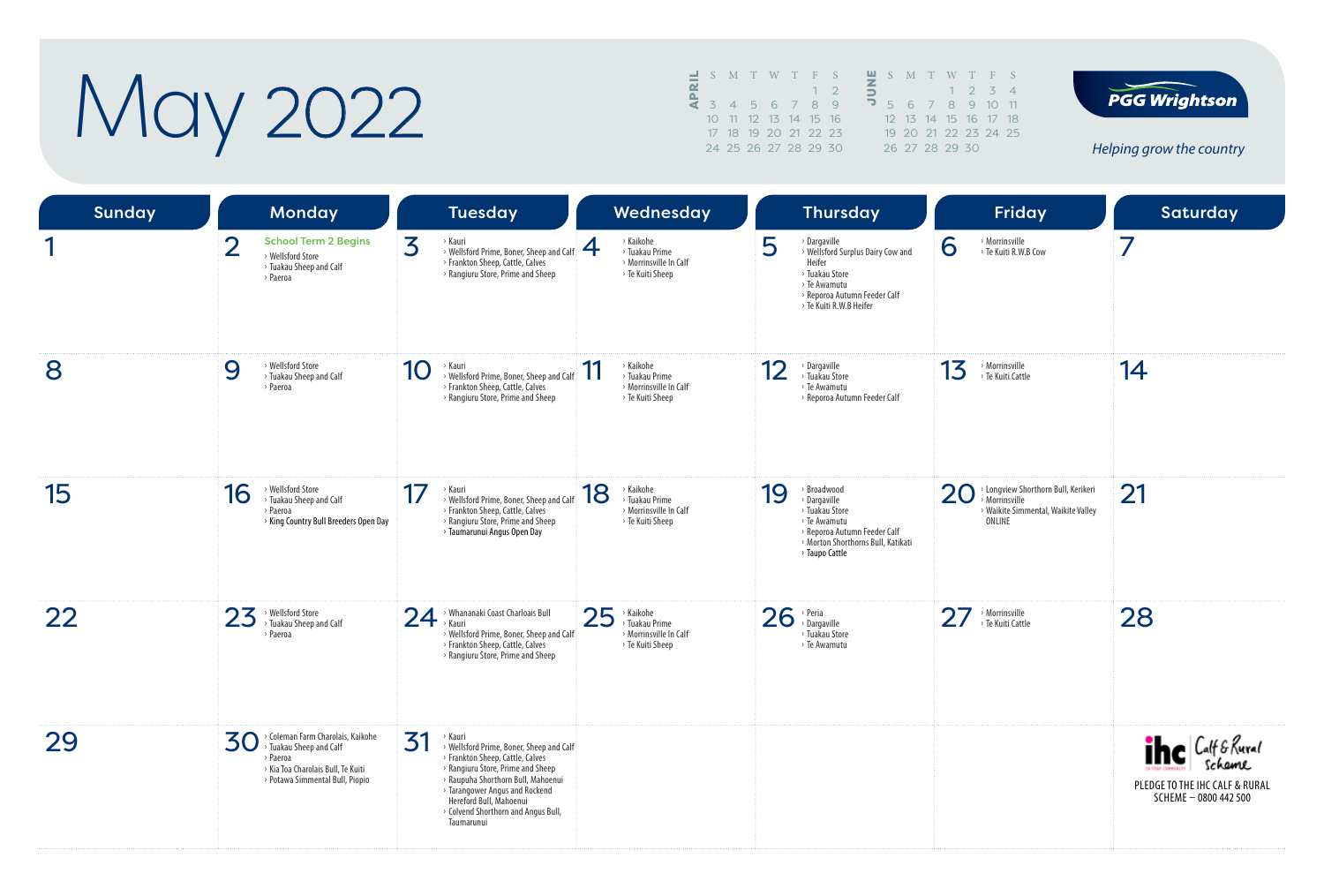#### June 2022

MAY<sup>S</sup> <sup>M</sup> <sup>T</sup> <sup>W</sup> <sup>T</sup> <sup>F</sup> <sup>S</sup> 1 2 3 4 5 6 7 8 9 10 11 12 13 14 15 16 17 18 19 20 21 22 23 24 25 26 27 28 29 30 31

|           |  | SMTWTFS              |             |
|-----------|--|----------------------|-------------|
| $\Box$ 31 |  |                      | $1 \quad 2$ |
|           |  | 3 4 5 6 7 8 9        |             |
|           |  | 10 11 12 13 14 15 16 |             |
|           |  | 17 18 19 20 21 22 23 |             |
|           |  | 24 25 26 27 28 29 30 |             |



| <b>Sunday</b>     | Monday                                                                       | <b>Tuesday</b>                                                                                                                                                                 | Wednesday                                                                                                                                                   | <b>Thursday</b>                                                                                                                                                                | Friday                                                                                                        | <b>Saturday</b>                                                                        |
|-------------------|------------------------------------------------------------------------------|--------------------------------------------------------------------------------------------------------------------------------------------------------------------------------|-------------------------------------------------------------------------------------------------------------------------------------------------------------|--------------------------------------------------------------------------------------------------------------------------------------------------------------------------------|---------------------------------------------------------------------------------------------------------------|----------------------------------------------------------------------------------------|
|                   |                                                                              |                                                                                                                                                                                | > Kaikohe<br>> Tuakau Prime<br>> Morrinsville In Calf<br>> Hingaia Angus Bull, Wharepuhunga<br>> Storth Oaks Angus Bull, Otorohanga                         | $\overline{2}$<br>> Dargaville<br>> Tuakau Store<br>> Te Awamutu<br>> Blackridge Angus Bull, Taumarunui<br>> Shian Angus Bull, Taumarunui<br>> Puke-Nui Angus Bull, Taumarunui | 3<br>> Morrinsville                                                                                           | $\overline{4}$                                                                         |
| 5                 | 6<br><b>Queen's Birthday</b>                                                 | › Kauri<br>> Wellsford Prime, Boner, Sheep and Calf<br>> Wellsford Store<br>> Tuakau Sheep and Calf<br>> Frankton Sheep, Cattle, Calves<br>> Rangiuru Store, Prime and Sheep   | 8<br>> Kaikohe<br>> Tuakau Prime<br>> Morrinsville In Calf<br>> Kairuru Hereford Bull, Reporoa<br>> Te Kuiti Sheep<br>> Stockman Angus Bull, Waikite Valley | 9<br>> Waitangi Angus Bull, Waitangi<br>> Broadwood<br>> Dargaville<br>> Tuakau Store<br>> Te Awamutu<br>> Ipurua South Devon Bull, Te Kuiti                                   | > Morrinsville<br>10<br>> Twin Oaks Angus Bull, Te Akau<br>> Rolling Rock Angus, Te Akau<br>> Te Kuiti Cattle | 11                                                                                     |
| $12 \overline{ }$ | > Wellsford Store<br>13<br><sup>&gt;</sup> Tuakau Sheep and Calf<br>> Paeroa | > Snake Gully Limousins Bull,<br>14<br>Maungakaramea<br>> Kauri<br>> Wellsford Prime, Boner and Sheep<br>> Frankton Sheep, Cattle, Calves<br>> Rangiuru Store, Prime and Sheep | FIELDAYS, MYSTERY CREEK<br>15<br>> Kaikohe<br>> Tuakau Prime<br>> Morrinsville In Calf<br>> Te Kuiti Sheep                                                  | 16<br>FIELDAYS, MYSTERY CREEK<br>> Peria<br>> Dargaville<br>> Tuakau Store<br>> Te Awamutu                                                                                     | 17<br>FIELDAYS, MYSTERY CREEK<br>Morrinsville<br>> Te Kuiti Cattle and Winter Ewe                             | FIELDAYS, MYSTERY CREEK<br>18                                                          |
| 19                | > Wellsford Store<br>20<br>> Tuakau Sheep and Calf<br>> Paeroa               | 21<br>> Kauri<br>> Wellsford Prime, Boner and Sheep<br>> Frankton Sheep, Cattle, Calves<br>> Rangiuru Store, Prime and Sheep                                                   | 22<br>> Kaikohe<br>> Tuakau Prime<br>> Morrinsville In Calf<br>> Te Kuiti Sheep                                                                             | 23<br>> Dargaville<br>> Tuakau Store<br>> Te Awamutu<br>> Taupo Cattle<br>> Alpine Angus Bull (bidr)                                                                           | $24$ Matariki                                                                                                 | 25                                                                                     |
| 26                | > Wellsford Store<br>> Tuakau Sheep and Calf<br>> Paeroa                     | 28 > Kauri<br>> Wellsford Prime, Boner and Sheep<br>> Frankton Sheep, Cattle, Calves<br>> Rangiuru Store, Prime and Sheep                                                      | 29<br>> Kaikohe<br>> Tuakau Prime<br>> Morrinsville In Calf<br>> Te Kuiti Sheep                                                                             | 30<br>> Dargaville<br>> Tuakau Store<br>> Te Awamutu                                                                                                                           |                                                                                                               | <b>The Calf &amp; Rural</b><br>PLEDGE TO THE IHC CALF & RURAL<br>SCHEME - 0800 442 500 |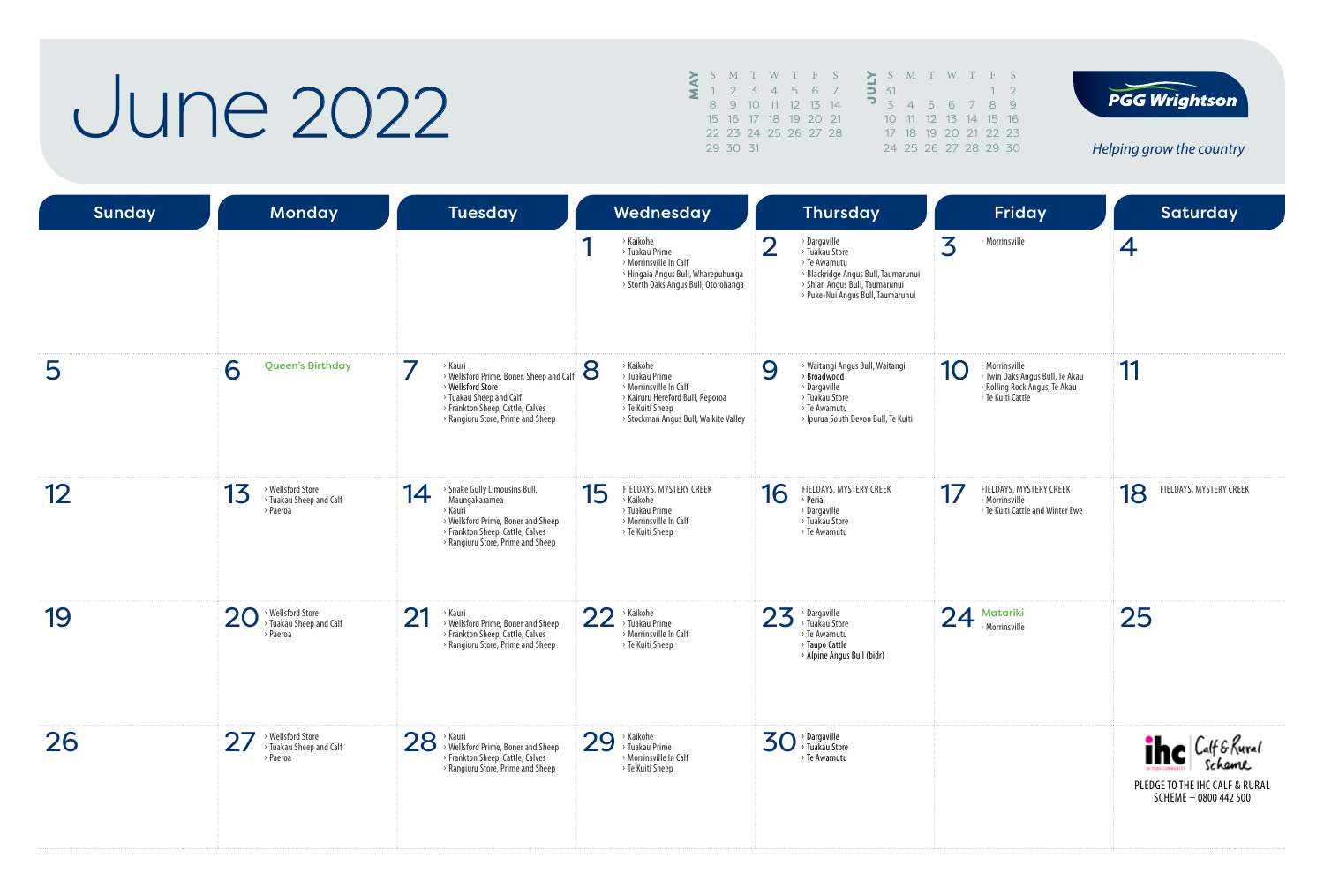# **July 2022**

|                          | $\blacksquare$ S M T W T F S |                      |  |             |                |   | S               | M              |
|--------------------------|------------------------------|----------------------|--|-------------|----------------|---|-----------------|----------------|
| $\overline{5}$           |                              |                      |  | $1 \t2 \t3$ | $\overline{4}$ | ∍ |                 |                |
| $\overline{\phantom{0}}$ |                              | 5 6 7 8 9 10 11      |  |             |                |   |                 | $\beta$        |
|                          |                              | 12 13 14 15 16 17 18 |  |             |                |   | 14 <sup>7</sup> | 1 <sup>F</sup> |
|                          |                              | 19 20 21 22 23 24 25 |  |             |                |   | $21 \t22$       |                |
|                          |                              | 26 27 28 29 30       |  |             |                |   | 28 29           |                |
|                          |                              |                      |  |             |                |   |                 |                |





| <b>Sunday</b> | <b>Monday</b>                                                                                                          | <b>Tuesday</b>                                                                                                                                                                                   | Wednesday                                                                                              | <b>Thursday</b>                                                                                                         | Friday                                                                                                                  | Saturday       |
|---------------|------------------------------------------------------------------------------------------------------------------------|--------------------------------------------------------------------------------------------------------------------------------------------------------------------------------------------------|--------------------------------------------------------------------------------------------------------|-------------------------------------------------------------------------------------------------------------------------|-------------------------------------------------------------------------------------------------------------------------|----------------|
| 31            | <b>The Calf &amp; Rural</b><br>PLEDGE TO THE IHC CALF & RURAL<br>SCHEME - 0800 442 500                                 |                                                                                                                                                                                                  |                                                                                                        |                                                                                                                         | > Glenrossie Shorthorn and Santa<br>А<br>Gertrudis Bull, Whangarei Heads<br>> Morrinsville<br>> Te Kuiti Cattle and Ewe | $\overline{2}$ |
| 3             | > Te Puna Hereford Bull, Okaihau<br>$\overline{4}$<br>> Wellsford Store<br>> Tuakau Sheep and Calf<br>> Paeroa         | 5<br>> Moana Hereford Bull, Dargaville<br>> Kauri<br>> Wellsford Prime, Boner and Sheep<br>> Frankton Sheep, Cattle, Calves<br>> Rangiuru Store, Prime and Sheep                                 | > Kaikohe<br>6<br>> Tuakau Prime<br>> Morrinsville In Calf<br>> Te Kuiti Sheep<br>> Matauri Angus Bull | $\rightarrow$ Dargaville<br>> Tuakau Store<br>> Te Awamutu                                                              | 8<br><b>School Term 2 Ends</b><br>> Morrinsville                                                                        | 9              |
| 10            | > Wellsford Store<br>11<br>> Tuakau Sheep and Calf<br>> Paeroa                                                         | 12<br><b>Kauri</b><br>> Wellsford Prime, Boner, Sheep and Calf<br>> Frankton Sheep, Cattle, Calves<br>> Rangiuru Store, Prime and Sheep                                                          | > Kaikohe<br>13<br>> Tuakau Prime<br>> Morrinsville In Calf<br>> Te Kuiti Sheep                        | > Dargaville<br>> Tuakau Store<br>14<br>> Reporoa Feeder Calf<br>> Te Awamutu                                           | 15<br>> Morrinsville<br>> Te Kuiti Cattle                                                                               | 16             |
| 17            | > Wellsford Store<br>18<br>> Tuakau Sheep and Calf<br>> Paeroa                                                         | 19<br>> Kauri<br>> Wellsford Prime, Boner, Sheep and Calf<br>> Frankton Sheep, Cattle, Calves<br>> Tirau Feeder Calf<br>> Rangiuru Store, Prime and Sheep                                        | 20<br>> Kaikohe<br>> Tuakau Prime<br>> Morrinsville In Calf<br>> Te Kuiti Sheep                        | $2^{\circ}$<br>> Broadwood<br>> Dargaville Dairy Beef Weaner<br>> Tuakau Store<br>> Te Awamutu<br>> Reporoa Feeder Calf | 22<br>> Morrinsville                                                                                                    | 23             |
| 24            | 25<br><b>School Term 3 Begins</b><br>> Wellsford Store<br>> Tuakau Sheep and Calf<br>> Paeroa<br>> Reporoa Feeder Calf | $26$ ; Araho<br>> Arahou Hereford Bull, Tangiteroria<br>> Wellsford Prime, Boner, Sheep and Calf<br>> Frankton Sheep, Cattle, Calves<br>> Tirau Feeder Calf<br>> Rangiuru Store, Prime and Sheep | 27<br>$\times$ Kaikohe<br>> Tuakau Prime<br>> Morrinsville In Calf<br>> Te Kuiti Sheep                 | $28$ <sup>&gt; Peria</sup><br>Dargaville<br>> Tuakau Store<br>> Te Awamutu<br>> Reporoa Feeder Calf                     | 29 > Morrinsville<br>> Te Kuiti Cattle                                                                                  | 30             |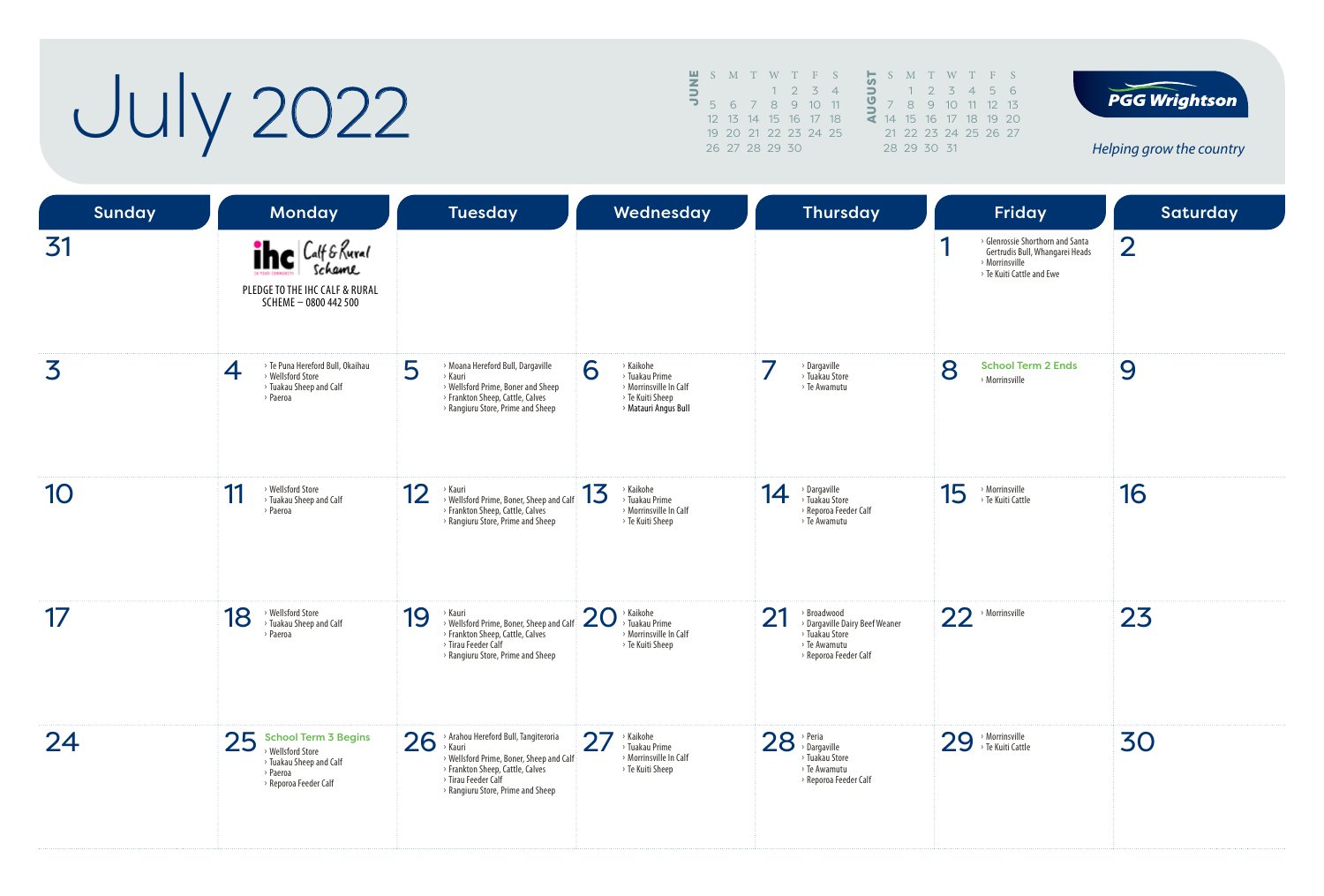## August 2022

|     |                   |   | $\blacktriangleright$ S M T W T F S |  |  | <b>M</b> S M T W T F S        |                |  |             |  |
|-----|-------------------|---|-------------------------------------|--|--|-------------------------------|----------------|--|-------------|--|
|     | $\overline{5}$ 31 |   |                                     |  |  |                               |                |  | $1 \t2 \t3$ |  |
| ד כ |                   | 4 | 5 6 7 8 9                           |  |  |                               | 4 5 6 7 8 9 10 |  |             |  |
|     |                   |   | 10 11 12 13 14 15 16                |  |  | 11 12 13 14 15 16 17          |                |  |             |  |
|     |                   |   | 17 18 19 20 21 22 23                |  |  | <b>A</b> 18 19 20 21 22 23 24 |                |  |             |  |
|     |                   |   | 24 25 26 27 28 29 30                |  |  | 0 25 26 27 28 29 30           |                |  |             |  |



| <b>Sunday</b> | <b>Monday</b>                                                                                                       | <b>Tuesday</b>                                                                                                                                                                                                                 | Wednesday                                                                                                                       | <b>Thursday</b>                                                                                                                | <b>Friday</b>                                                         | Saturday                                                                               |
|---------------|---------------------------------------------------------------------------------------------------------------------|--------------------------------------------------------------------------------------------------------------------------------------------------------------------------------------------------------------------------------|---------------------------------------------------------------------------------------------------------------------------------|--------------------------------------------------------------------------------------------------------------------------------|-----------------------------------------------------------------------|----------------------------------------------------------------------------------------|
|               | > Wellsford Grown Steer and Bull<br>> Tuakau Sheep and Calf<br>> Paeroa<br>> Reporoa Feeder Calf                    | $\overline{2}$<br>› Kauri<br>> Wellsford Prime, Boner, Sheep and Calf<br>> Frankton Sheep, Cattle, Calves<br>> Tirau Feeder Calf<br>> Rangiuru Store, Prime and Sheep                                                          | > Kaikohe<br>3<br>> Wellsford Grown Heifer and Weaner<br>Heifer<br>> Tuakau Prime<br>> Morrinsville In Calf<br>> Te Kuiti Sheep | $\rightarrow$ Dargaville<br>4<br>> Tuakau Store<br>> Kauroa Cattle<br>> Te Awamutu<br>> Reporoa Feeder Calf                    | 5<br>> Morrinsville<br>> Te Kuiti Adult Cattle                        | 6                                                                                      |
|               | > Wellsford Yearling, Weaner Steer<br>8<br>and Bull<br>> Tuakau Sheep and Calf<br>> Paeroa<br>> Reporoa Feeder Calf | 9<br>> Kauri<br>> Wellsford Prime, Boner, Sheep and Calf<br>> Frankton Sheep, Cattle, Calves<br>> Tirau Feeder Calf<br>> Rangiuru Store, Prime and Sheep                                                                       | > Kaikohe<br>10<br>> Tuakau Prime<br>> Morrinsville In Calf<br>> Te Kuiti Sheep                                                 | > Dargaville<br>11<br>> Tuakau Store<br>> Te Awamutu<br>> Reporoa Feeder Calf                                                  | > Morrinsville<br>12<br>> Paeroa Cattle<br>> Te Kuiti Yearling Cattle | 13                                                                                     |
| 14            | > Wellsford Store<br>15<br>> Tuakau Sheep and Calf<br>> Paeroa<br>> Reporoa Feeder Calf                             | 16<br>> Kauri<br>> Wellsford Prime, Boner, Sheep and Calf<br>> Frankton Sheep, Cattle, Calves<br>> Tirau Feeder Calf<br>> Rangiuru Store, Prime and Sheep                                                                      | > Kaikohe<br>> Tuakau Prime<br>> Morrinsville In Calf<br>> Te Kuiti Sheep                                                       | 18<br>> Broadwood<br>> Dargaville<br>> Tuakau Store<br>> Te Awamutu<br>> Reporoa Feeder Calf                                   | 19<br>> Morrinsville                                                  | 20                                                                                     |
| 21            | > Wellsford Store<br>22<br>> Tuakau Sheep and Calf<br>> Paeroa<br>> Reporoa Feeder Calf                             | 23<br>> Kauri<br>> Wellsford Prime, Boner, Sheep and Calf<br>> Frankton Sheep, Cattle, Calves<br>> Tirau Feeder Calf<br>> Rangiuru Store, Prime and Sheep                                                                      | $24$ <sup>&gt; Kaikohe</sup><br>Tuakau Prime<br>> Morrinsville In Calf<br>> Te Kuiti Sheep                                      | $25$ <sup>&gt; Peria</sup> Dargaville Beef Weaner<br>> Tuakau Store<br>> Te Awamutu<br>> Reporoa Feeder Calf<br>> Taupo Cattle | 26 > Morrinsville                                                     | 27                                                                                     |
| 28            | > Wellsford Store<br>> Tuakau Sheep and Calf<br>29<br>> Paeroa<br>> Reporoa Feeder Calf                             | 30<br>> Argyle Angus Bull, Kaikohe<br><b>Kauri</b><br>> Wellsford Prime, Boner, Sheep and Calf<br>> Frankton Sheep, Cattle, Calves<br>> Tirau Feeder Calf<br>> Rangiuru Store, Prime and Sheep<br>> Argyle Angus Bull, Kaikohe | 31<br>> Kaikohe<br>> Tuakau Prime<br>> Morrinsville In Calf<br>> Te Kuiti Sheep                                                 |                                                                                                                                |                                                                       | <b>The Calf &amp; Rural</b><br>PLEDGE TO THE IHC CALF & RURAL<br>SCHEME - 0800 442 500 |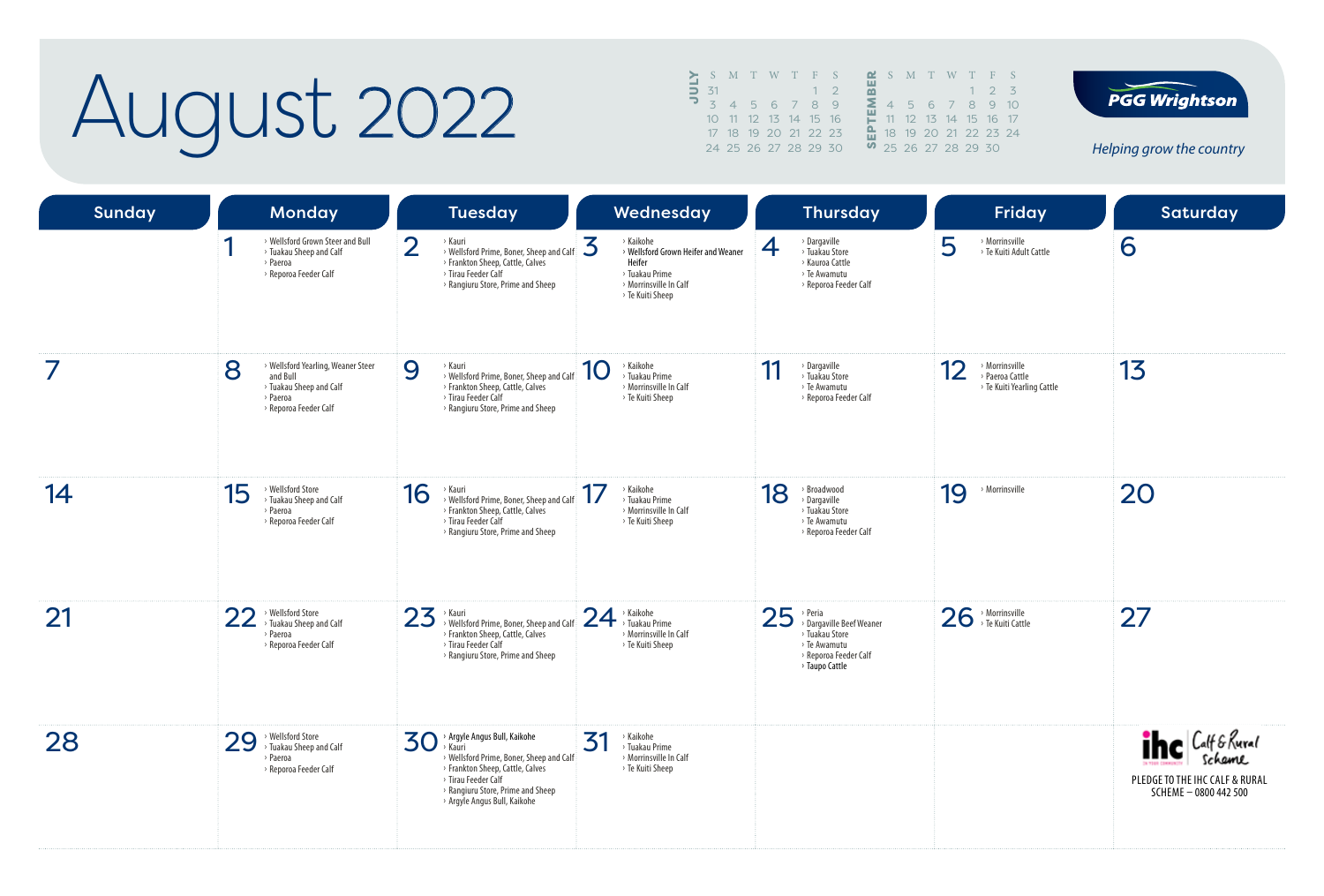# September 2022

|    |                     |                         |  | S M T W T F S |  | $\alpha$ S M         |  |
|----|---------------------|-------------------------|--|---------------|--|----------------------|--|
| J. |                     | $1 \t2 \t3 \t4 \t5 \t6$ |  |               |  | $\frac{1}{60}$ 30 31 |  |
|    | 2 7 8 9 10 11 12 13 |                         |  |               |  | $0 \t2 \t3$          |  |
| ť. |                     | 14 15 16 17 18 19 20    |  |               |  | $5$ 9 10             |  |
|    |                     | 21 22 23 24 25 26 27    |  |               |  | $O$ 16 17            |  |
|    |                     | 28 29 30 31             |  |               |  | 23 24                |  |
|    |                     |                         |  |               |  |                      |  |

T W T F S

4 5 6 7 8 11 12 13 14 15 18 19 20 21 22

25 26 27 28 29

 $\overline{1}$ 



| <b>Sunday</b>             | <b>Monday</b>                                                                                                                                                                                                | <b>Tuesday</b>                                                                                                                                                                                                                                      | Wednesday                                                                                                                                                                                       | <b>Thursday</b>                                                                                                                                                                                                                  | Friday                                                                                                                             | Saturday                                                                               |
|---------------------------|--------------------------------------------------------------------------------------------------------------------------------------------------------------------------------------------------------------|-----------------------------------------------------------------------------------------------------------------------------------------------------------------------------------------------------------------------------------------------------|-------------------------------------------------------------------------------------------------------------------------------------------------------------------------------------------------|----------------------------------------------------------------------------------------------------------------------------------------------------------------------------------------------------------------------------------|------------------------------------------------------------------------------------------------------------------------------------|----------------------------------------------------------------------------------------|
|                           |                                                                                                                                                                                                              |                                                                                                                                                                                                                                                     |                                                                                                                                                                                                 | > Waimaire and Otengi Hereford<br>Yearling Bull, Kaeo<br>> Dargaville<br>> Tuakau Store<br>> Te Awamutu<br>> Reporoa Feeder Calf                                                                                                 | $\overline{2}$<br>> Clements Farms Hereford Bull, Marua<br>> Morrinsville                                                          | 3                                                                                      |
| 4                         | 5<br>> Wellsford Grown Cattle<br>> Tuakau Sheep and Calf<br>> Paeroa                                                                                                                                         | 6<br>> Kauri<br>> Dargaville All Breeds Bull<br>> Wellsford Prime, Boner, Sheep and Calf<br>> Frankton Sheep, Cattle, Calves<br>> Tirau Feeder Calf<br>> Rangiuru Store, Prime and Sheep                                                            | > Te Atarangi Angus Yearling Bull,<br>Dargaville<br>> Kaikohe<br>> Tuakau Prime<br>> Morrinsville In Calf<br>> Te Kuiti Sheep                                                                   | 8<br>> Dargaville<br>> Tuakau Store<br>> Maranui Herefords, Waihi<br>> Te Awamutu<br>> Reporoa Feeder Calf                                                                                                                       | > Heatherdell Angus Bull, Rotorua<br>9<br>> Black Bear Angus Bull, Rotorua<br>> Morrinsville<br>> Te Kuiti Cattle                  | 10                                                                                     |
| 11                        | 12<br>> Wellsford Yearling and Weaner Steer<br><b>Bull and Heifer</b><br>> Tuakau Sheep and Calf<br>> Paeroa<br>> Craigmore Hereford Yearling Bull<br>> Tetley-Jones Jersey Bull, On Farm                    | 13<br>› Kauri<br>> Wellsford Prime, Boner, Sheep and Calf<br>> Frankton Sheep, Cattle, Calves<br>> Tirau Feeder Calf<br>> Kokonga Hereford Yearling Bull,<br>Waikaretu<br>> Rangiuru Store, Prime and Sheep                                         | > Kaikohe<br>14<br>> Tuakau Prime<br>> Morrinsville In Calf<br>> Te Kuiti Sheep<br>> Charwell Hereford Yearling and 2 Yr<br>Bull, Manawahe                                                      | > Houhora Spring Cattle<br>15<br>> Dargaville<br>> Tuakau Store<br>> Te Awamutu<br>> Swaps All Breeds Bull, Waikato<br>> Kairaumati Hereford Bull, Turua                                                                         | 16<br>> Mahuta Hereford Yearling Bull, Glen<br>Murray<br>> Thames Valley Jersey Bull<br>> Paeroa All Breeds Bull<br>> Morrinsville | 17                                                                                     |
| 18                        | > Wellsford Store<br>19<br>> Tuakau Sheep and Calf<br>> Paeroa<br>> Hillcroft Hereford and Angus 2 Yr Bull,<br>Ohinewai                                                                                      | > Waitangi Angus Yearling Bull,<br>20<br>Waitangi<br>> McInnes Hereford Yearling Bull, Kauri<br>> Kauri<br>> Wellsford Prime, Boner, Sheep and Calf<br>> Frankton Sheep, Cattle, Calves<br>> Tirau Feeder Calf<br>> Rangiuru Store, Prime and Sheep | ∩1<br>> Kaikohe<br>ΖI<br>> Tuakau Prime<br>> Morrinsville In Calf<br>> Stokman Angus Bull, Waikite Valley<br>> Te Kuiti Sheep<br>> Holstein Friesian Bull, Te Awamutu                           | 22<br>> Broadwood<br>> Dargaville<br>> Wellsford All Breeds Bulls<br>> Tuakau Store<br>> Twin Oaks Angus Yearling Bull, Te Akau<br>> Te Awamutu<br>> Reporoa Feeder Calf<br>> Taupo Cattle<br>> National Jersey Bull, Te Awamutu | 23<br>> Morrinsville<br>> Te Kuiti Cattle<br>> Takapoto Angus Yearling Bull,<br>Cambridge                                          | 24                                                                                     |
| 25 Daylight Saving Begins | 26<br><b>South Canterbury</b><br>Anniversary<br>> Wellsford Store<br>> Tuakau Sheep and Calf<br>> Paeroa<br>> Puke-Nui Angus Yearling Bull,<br>Taumarunui<br>> Blackridge Angus Yearling Bull,<br>Taumarunui | 27<br>Kauri<br>> Wellsford Prime, Boner, Sheep and Calf<br>> Frankton Sheep, Cattle, Calves<br>> Tirau Feeder Calf<br>> Rangiuru Store, Prime and Sheep                                                                                             | $28$ <sup>&gt; Kaikohe</sup><br>> Tuakau Prime<br>> Morrinsville In Milk<br>> Te Kuiti Sheep<br>> Hingaia Angus Yearling Bull,<br>Wharepuhunga<br>> Herepuru Station Hereford Bull,<br>Manawahe | 29<br>> Peria<br>> Dargaville<br>> Tuakau Store<br>> Te Awamutu<br>> Reporoa Feeder Calf                                                                                                                                         | <b>School Term 3 Ends</b><br>30 School Ter                                                                                         | <b>The Calf &amp; Rural</b><br>PLEDGE TO THE IHC CALF & RURAL<br>SCHEME - 0800 442 500 |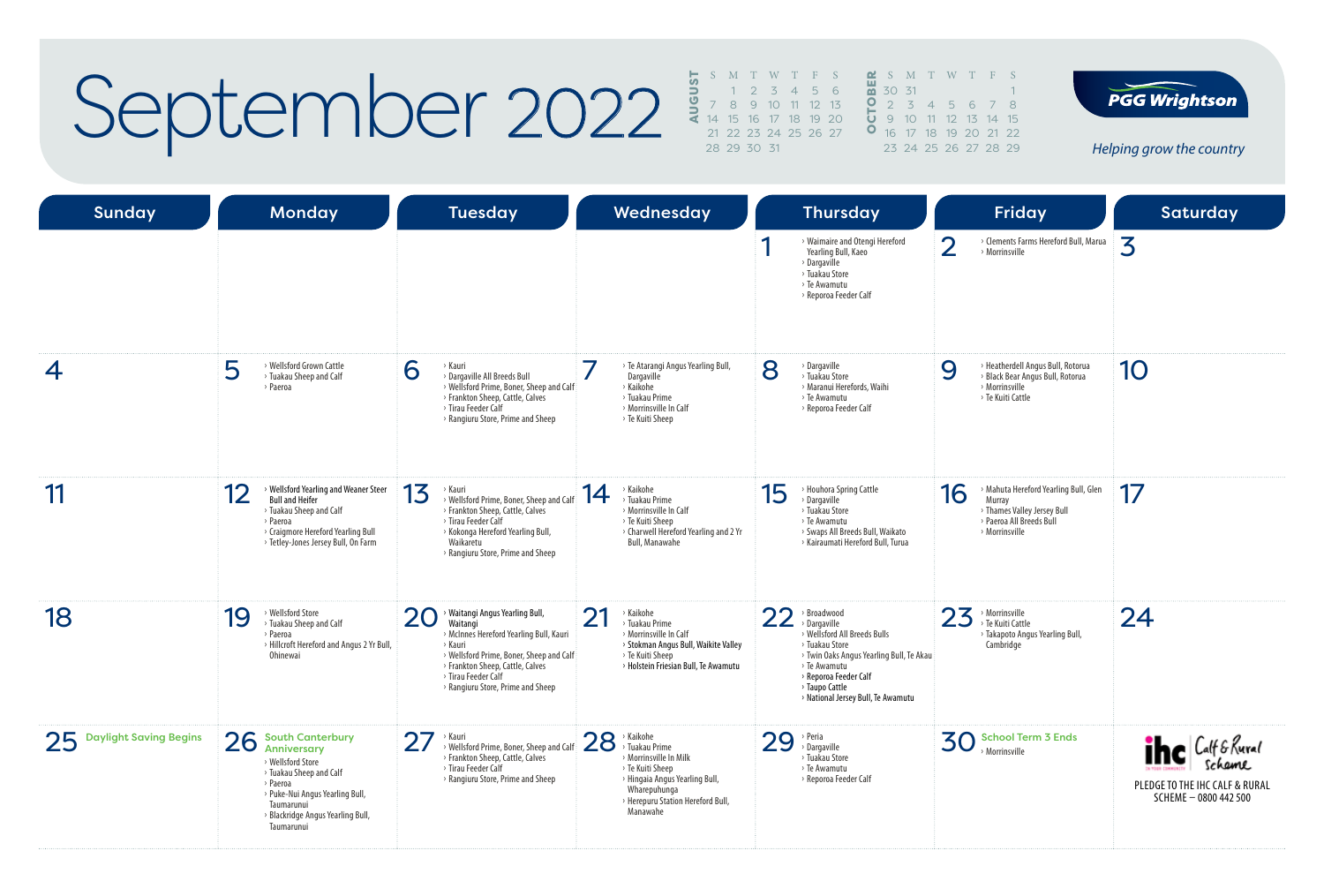### October 2022

|          | <b>E</b> S M T W T F S |                      |  |                  |  |   | $\mathbf{\Omega}$ S M |    |
|----------|------------------------|----------------------|--|------------------|--|---|-----------------------|----|
| $\alpha$ |                        |                      |  | $2 \overline{3}$ |  |   |                       |    |
| Σ        |                        | 4 5 6 7 8 9 10       |  |                  |  | Σ | 6 7                   |    |
|          |                        | 11 12 13 14 15 16 17 |  |                  |  |   | $13 -$                | 14 |
|          | 18 19 20 21 22 23 24   |                      |  |                  |  |   | $202^{\circ}$         |    |
|          | 0 25 26 27 28 29 30    |                      |  |                  |  |   | 27, 28                |    |
|          |                        |                      |  |                  |  |   |                       |    |

 S M T W T F S<br> **22** 6 7 8 9 10 11 12<br> **22** 13 14 15 16 17 18 19<br> **22** 20 21 22 23 24 25 20<br> **22** 20 21 22 23 24 25 20 1 2 3 4 5 7 8 9 10 11 12 14 15 16 17 18 19 21 22 23 24 25 26  $29, 30$ 



| <b>Sunday</b>  | Monday                                                                                                        | <b>Tuesday</b>                                                                                                                                                        | Wednesday                                                                                                                                | <b>Thursday</b>                                                                                                                         | <b>Friday</b>                                                               | Saturday          |
|----------------|---------------------------------------------------------------------------------------------------------------|-----------------------------------------------------------------------------------------------------------------------------------------------------------------------|------------------------------------------------------------------------------------------------------------------------------------------|-----------------------------------------------------------------------------------------------------------------------------------------|-----------------------------------------------------------------------------|-------------------|
| 30 WAIKATO A&P | <b>Marlborough Anniversary</b><br>31<br>> Wellsford Store<br>> Tuakau Sheep and Calf<br>> Paeroa              |                                                                                                                                                                       |                                                                                                                                          |                                                                                                                                         |                                                                             | А<br>MATAMATA A&P |
| $\overline{2}$ | 3<br>> Matauri Angus Yearling Bull,<br>Dargaville<br>> Wellsford Store<br>> Tuakau Sheep and Calf<br>> Paeroa | > Kauri<br>$\overline{4}$<br>> Wellsford Prime, Boner and Sheep<br>> Frankton Sheep, Cattle, Calves<br>> Rangiuru Store, Prime and Sheep                              | > Blackbridge 1yr Simmental Bull,<br>5<br>Kaikohe Saleyards<br>> Kaikohe<br>> Tuakau Prime<br>> Morrinsville In Milk<br>> Te Kuiti Sheep | 6<br>> Dargaville<br>> Tuakau Store<br>> Te Awamutu<br>> Reporoa Feeder Calf                                                            | > Kauri Spring Cattle<br>> Morrinsville<br>> Te Kuiti Cattle                | 8                 |
| 9              | > Wellsford Store<br>10<br>> Tuakau Sheep and Calf<br>> Paeroa                                                | 11<br>> Kauri<br>> Wellsford Prime, Boner and Sheep<br>> Frankton Sheep, Cattle, Calves<br>> Rangiuru Store, Prime and Sheep                                          | 12<br>> Kaikohe<br>> Tuakau Prime<br>> Morrinsville In Milk<br>> Te Kuiti Sheep                                                          | 13<br>> Broadwood<br>> Dargaville<br>> Tuakau Store<br>> Te Awamutu<br>> Reporoa Feeder Calf<br>> Frankton Dairy Beef<br>> Taupo Cattle | > Kauri Monster Machinery<br>14<br>> Morrinsville                           | 15                |
| 16             | <b>School Term 4 Begins</b><br>> Wellsford Store<br>> Tuakau Sheep and Calf<br>> Paeroa Cattle and Dairy Beef | 18<br>> Kauri<br>> Wellsford Prime, Boner and Sheep<br>> Frankton Sheep, Cattle, Calves<br>> Rangiuru Store, Prime and Sheep                                          | > Kaikohe<br>19<br>> Tuakau Prime<br>> Morrinsville In Milk<br>> Te Kuiti Sheep                                                          | $20$ <sup>&gt;</sup> Peria<br>> Tuakau Store<br>> Te Awamutu                                                                            | 21<br><b>Hawke's Bay Anniversary</b><br>> Morrinsville<br>> Te Kuiti Cattle | 22                |
| 23             | $24$ Labour Day                                                                                               | 25<br>> Kauri<br>> Wellsford Prime, Boner and Sheep<br><sup>&gt;</sup> Tuakau Sheep and Calf<br>> Frankton Sheep, Cattle, Calves<br>> Rangiuru Store, Prime and Sheep | 26<br>> Kaikohe<br>> Tuakau Prime<br>> Morrinsville In Milk<br>> Te Kuiti Sheep                                                          | $\overline{2}$<br>> Dargaville<br>> Tuakau Store<br>> Te Awamutu<br>> Frankton Dairy Beef                                               | 28 MAIKATO A&P                                                              | 29<br>WAIKATO A&P |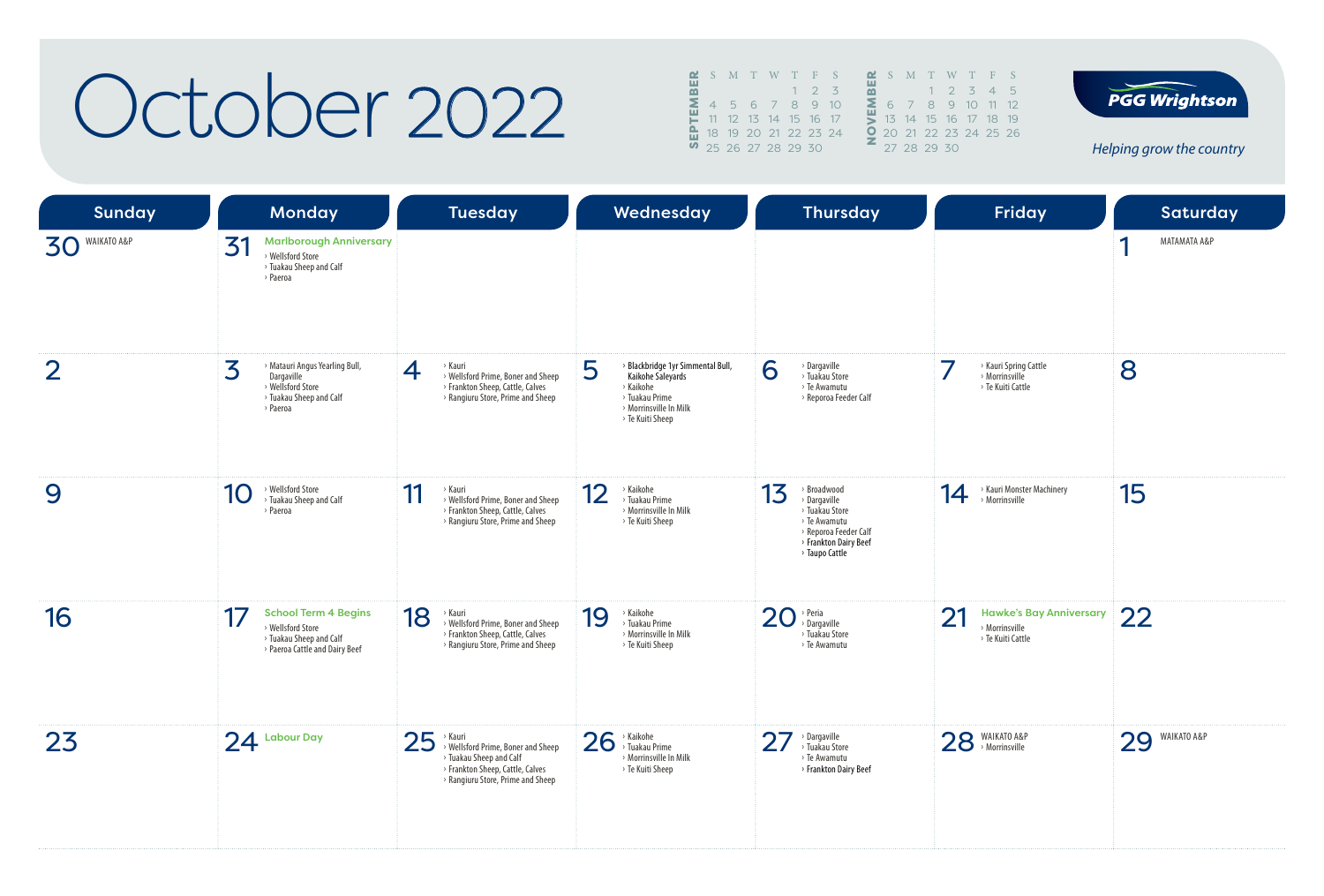## November 2022

|                       |  |                                   |  | <b>2</b> S M T W T F S <b>2</b> S M T W T F S |  |  |                               |  |
|-----------------------|--|-----------------------------------|--|-----------------------------------------------|--|--|-------------------------------|--|
| $\frac{11}{20}$ 30 31 |  |                                   |  |                                               |  |  | $1 \t2 \t3$                   |  |
|                       |  | 0 2 3 4 5 6 7 8                   |  |                                               |  |  | <b>2</b> 4 5 6 7 8 9 10       |  |
|                       |  | $\frac{1}{2}$ 9 10 11 12 13 14 15 |  |                                               |  |  | 11 12 13 14 15 16 17          |  |
|                       |  | <b>0</b> 16 17 18 19 20 21 22     |  |                                               |  |  | <b>4</b> 18 19 20 21 22 23 24 |  |
|                       |  | 23 24 25 26 27 28 29              |  |                                               |  |  | 25 26 27 28 29 30 31          |  |



11 12 13 14 15 16 17 21 22 23 24 25 26 27 28 29 30 31

| <b>Sunday</b>                | Monday                                                                                                                                                                            | <b>Tuesday</b>                                                                                                                                                                          | Wednesday                                                                                                                  | <b>Thursday</b>                                                                                                                           | <b>Friday</b>                                                                                                                                                       | Saturday                                            |
|------------------------------|-----------------------------------------------------------------------------------------------------------------------------------------------------------------------------------|-----------------------------------------------------------------------------------------------------------------------------------------------------------------------------------------|----------------------------------------------------------------------------------------------------------------------------|-------------------------------------------------------------------------------------------------------------------------------------------|---------------------------------------------------------------------------------------------------------------------------------------------------------------------|-----------------------------------------------------|
|                              |                                                                                                                                                                                   | > Kauri<br>> Wellsford Prime, Boner and Sheep<br>> Frankton Sheep, Cattle, Calves<br>> Rangiuru Store, Prime and Sheep                                                                  | ◠<br>> Kaikohe<br>$\angle$<br>> Tuakau Prime<br>> Te Kuiti Sheep<br>> Rangiuru IHC Weaner Dairy Beef                       | 3<br>> Broadwood<br>> Dargaville Spring Cattle<br>> Tuakau Store<br>> Waimai Romney Ram, Te Akau<br>> Te Awamutu<br>> Frankton Dairy Beef | > Nikau Coopworth Ram, Tuakau<br>4<br>Morrinsville<br>> Te Kuiti Cattle                                                                                             | 5<br><b>CLEVEDON A&amp;P</b>                        |
| <b>CLEVEDON A&amp;P</b><br>6 | > Wellsford Store<br>> Tuakau Sheep and Calf<br>> Paeroa                                                                                                                          | 8<br>> Kauri<br>> Wellsford Prime, Boner and Sheep<br>> Frankton Sheep, Cattle, Calves<br>> Rangiuru Store, Prime and Sheep                                                             | > Kaikohe<br>9<br>> Tuakau Prime<br>> Te Kuiti Sheep                                                                       | > Batley Beltex Ram, Maungaturoto<br>10<br>> Peria<br>$\rightarrow$ Dargaville<br>> Tuakau Store<br>> Te Awamutu<br>> Frankton Dairy Beef | 11<br><b>Canterbury Anniversary</b><br>> Ashgrove Coopworth Ram, Dargaville<br>> Tuakau Weaner Dairy Beef<br>> Paeroa Cattle<br>> Morrinsville<br>> Te Kuiti Cattle | TE AROHA A&P<br>12<br><b>BAY OF ISLANDS A&amp;P</b> |
| 13                           | > Wellsford Store<br>14<br>> Tuakau Sheep and Calf<br>> Paeroa<br>> North Island Perendale Ram, Te Kuiti                                                                          | 15<br>> Kauri<br>> Wellsford Prime, Boner and Sheep<br>> Frankton Sheep, Cattle, Calves<br>> Rangiuru Store, Prime and Sheep<br>> Ruapuha Stud Ram, Mahoenui                            | 16<br>> Kaikohe<br>> Tuakau Prime<br>> Rangiuru Weaner Dairy Beef<br>> Te Kuiti Sheep<br>> Kirikau Coopworth Ram, Te Kuiti | 17<br>> Dargaville<br>> Tuakau Store<br>> Te Awamutu<br>> Paparata Romney Ram, Ohura<br>> Frankton Dairy Beef<br>> Taupo Cattle           | 18<br>$\rightarrow$ Morrinsville<br>> Te Kuiti Cattle<br>> Kaahu Genetics Shedding Rams,<br>Whakamaru                                                               | WAIHI A&P<br>19                                     |
| 20                           | 21<br>> Wellsford Store<br>> Tuakau Sheep and Calf<br>> Paeroa<br>> Shian Romdale & Sth Suffolk Ram,<br>Taumarunui                                                                | 22<br>> Kauri<br>> Wellsford Prime, Boner and Sheep<br>> Frankton Sheep, Cattle, Calves<br>> Rangiuru Store, Prime and Sheep<br>> Goldstream Suffolk and Polled Dorset<br>Ram, Te Kuiti | $23$ <sup>&gt; Kaikohe</sup><br>> Tuakau Prime<br>> Te Kuiti Sheep<br>> Otangiwai Shedding Sheep, Te Kuiti                 | $24$ <sup>&gt;</sup> Dargaville<br>> Te Awamutu<br>> Ipurua Wiltshire 2th Ram, Aria<br>> Frankton Dairy Beef                              | 25<br>> Morrinsville<br>> Te Kuiti Cattle<br>» Moerangi Wiltshire, Te Kuiti<br>> Rolling Rock Poll Dorset Ram, Te Akau                                              | 26<br>CAMBRIDGE A&P                                 |
| CAMBRIDGE A&P<br>27          | 28 Chatham Islands and<br>Westland Anniversary<br><b>Westland Anniversary</b><br>> Manu Polled Dorset Ram, Purua<br>> Wellsford IHC Weaner<br>> Tuakau Sheep and Calf<br>> Paeroa | 29<br>→ Kauri<br><b>Wellsford Prime, Boner and Sheep</b><br>> Frankton Sheep, Cattle, Calves<br>> Rangiuru Store, Prime and Sheep                                                       | > Kaikohe Autumn Weaner Calf<br>30<br>> Tuakau Prime                                                                       |                                                                                                                                           |                                                                                                                                                                     |                                                     |